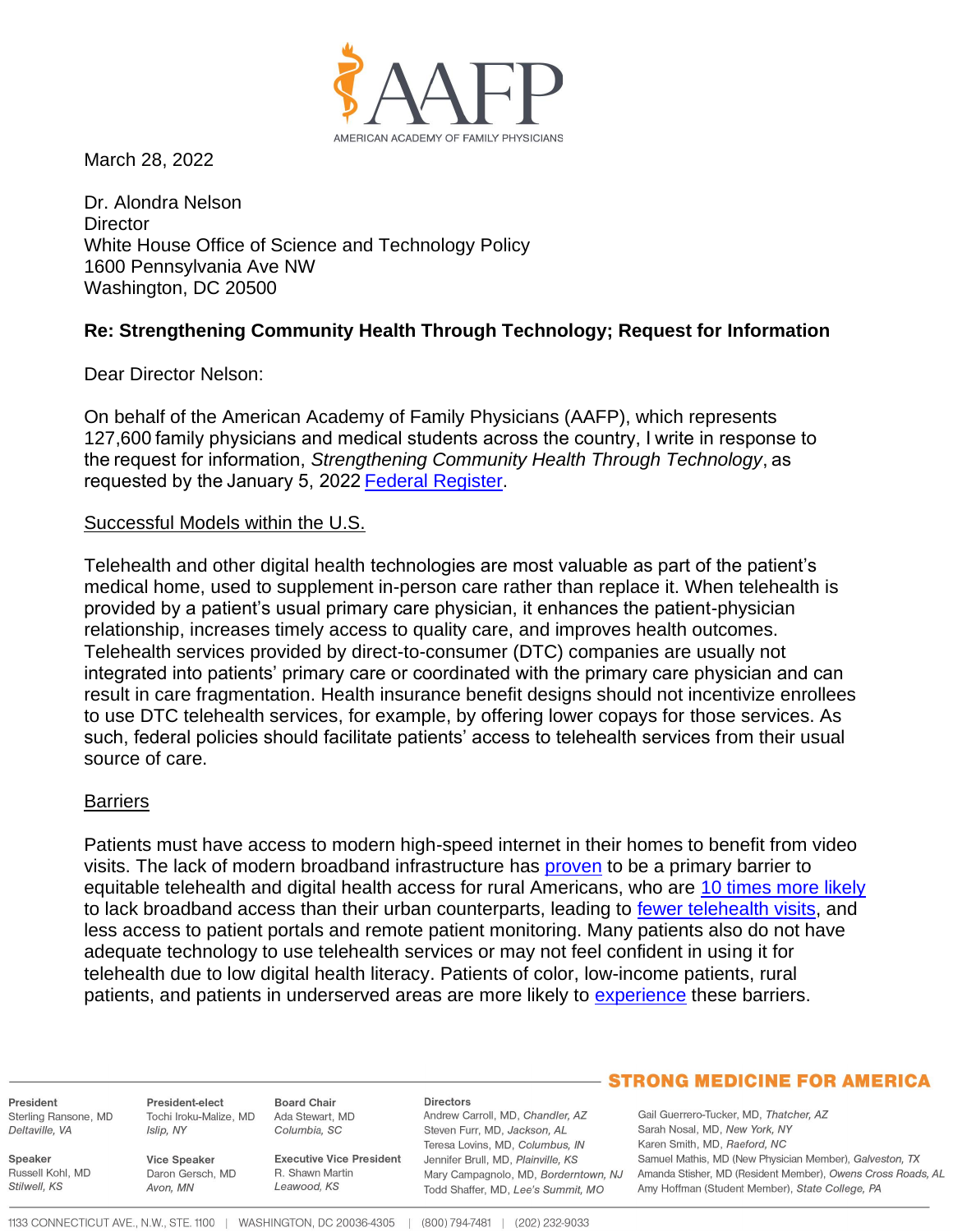Uncertainty surrounding permanent telehealth coverage and payment policies is another barrier to equitable telehealth adoption. Coverage and payment should be standardized across all payers and payment models should support the patient's and physician's choice of the appropriate modality of care. In the absence of equitable, robust access to broadband internet, coverage of audio-only telehealth services must be included in permanent telehealth policies.

Threats to patient privacy and data security are a major barrier to equitable digital health adoption, but physicians are *[unequipped](https://www.aafp.org/dam/AAFP/documents/advocacy/health_it/ehr/LT-ONC-CMS-FHIRBasedAPIs-010522.pdf)* to ensure the privacy and security of patient health data and apps or educate patients on app security. Privacy and security can be even more concerning for patients with less experience using technology and patients with limited English proficiency. Additional federal action is needed to protect patient privacy and security as health data becomes more interoperable.

The lack of standardization across EHR platforms burdens physicians and inhibits effective information sharing and care coordination across the patient's care team. The AAFP has long supported efforts to advance interoperability and data sharing standards. We encourage the administration to continue this work and prioritize reducing physicians' administrative burden.

# Trends from the Pandemic

The use of telehealth has increased remarkably during the COVID-19 pandemic and will continue to be an important part of primary care after the PHE ends. According to internal AAFP surveys, fewer than 15% of family physicians were providing virtual visits to their patients before COVID-19, and during the PHE that number surged to more than 90%. More than 80% of family physicians [provide](https://www.aafp.org/dam/AAFP/documents/advocacy/health_it/telehealth/TS-SenateFinanceCmte-DavisTelehealth-051921.pdf) telehealth services through phone calls. Federally Qualified Health Centers (FQHCs) and Rural Health Centers (RHCs) also began providing telehealth services as part of the comprehensive primary care they provide to underserved patients. While telehealth is an [efficient](https://www.kyruus.com/patient-perspectives-on-virtual-care-report-2020-lp) method of supplemental care delivery there are limits to what can be addressed through telehealth and in-person follow-up may be [necessary.](https://jamanetwork.com/journals/jamanetworkopen/fullarticle/2786184)

Since the pandemic began, physicians have absorbed [unique costs](https://www.kff.org/womens-health-policy/issue-brief/opportunities-and-barriers-for-telemedicine-in-the-u-s-during-the-covid-19-emergency-and-beyond/) and resources to integrate telehealth software into existing clinical workflows and EHRs, hire additional staff or increase staff compensation to cover both in-person and virtual visits, assist patients in using telehealth correctly, respond to sharp [increases](https://jamanetwork.com/journals/jamanetworkopen/fullarticle/2784817) in electronic messages from patients, and ensure physician malpractice or liability insurance covers telehealth. Payment for telehealth and other digital health services must account for these costs and support the integration of telehealth into the medical home.

## Health Equity

When implemented intentionally and appropriately, digital health technology can advance health equity by enabling patients with transportation, time, distance, and language barriers to connect with their trusted primary care physician. Similarly, enhancing interoperability of EHRs improves care coordination and enables primary care physicians to address unmet needs.

However, not all patients have equitable access to telehealth services or confidence in using digital health technologies. Access to broadband for Black and Hispanic Americans is an